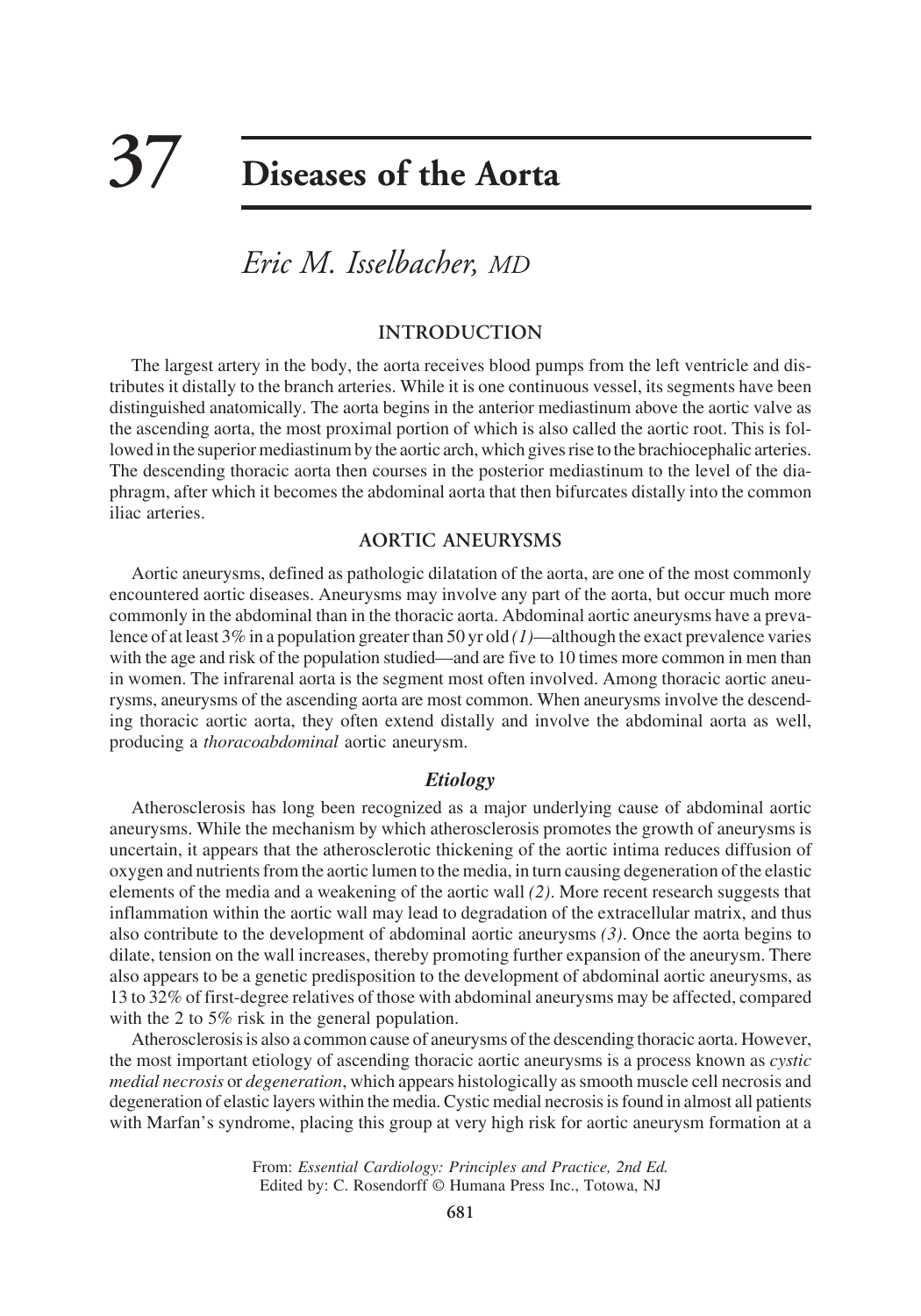relatively young age. Among patients without overt evidence of connective tissue disease, ascending thoracic aortic aneurysms occur commonly among those with an underlying bicuspid aortic valve, and also among those with a family history of similar aneurysms (i.e., familial thoracic aortic aneurysm syndrome). In addition, a history of long-standing hypertension is a common risk factor. Syphilis was once a common cause of thoracic aortic aneurysms, but is now a rarity. Less common causes of thoracic aortic aneurysms include great-vessel arteritis (aortitis), aortic trauma, and aortic dissection. Often thoracic aortic aneurysms are idiopathic.

#### Clinical Manifestations

The large majority of patients with abdominal and thoracic aortic aneurysms are asymptomatic and the aneurysms are discovered incidentally on a routine physical exam or imaging study. When patients with abdominal aortic aneurysms do experience symptoms, the most frequent complaint is of pain in the hypogastrium or lower back. The pain typically has a steady gnawing quality and may last for hours or days. New or worsening pain may herald aneurysm expansion or impending rupture. Rupture of an abdominal aneurysm is often accompanied by the triad of pain, hypotension, and the presence of a pulsatile abdominal mass. Those with thoracic aortic aneurysms may experience chest or back pain from aneurysm expansion or compression of adjacent structures. Aneurysms of the ascending aorta often will produce aortic insufficiency (due to dilatation of the aortic root), so patients may present with congestive heart failure or a diastolic murmur.

#### Diagnosis

Abdominal aortic aneurysms may be palpable on physical examination, although even large aneurysms are sometimes obscured by body habitus (4). Typically abdominal aortic aneurysms are hard to size accurately by physical examination alone, as adjacent structures often make an aneurysm feel larger than it actually is. Thoracic aortic aneurysms, on the other hand, cannot be palpated at all on physical examination.

The definitive diagnosis of an aortic aneurysm is made by radiologic examination. Abdominal aortic aneurysms can be detected and sized by either abdominal ultrasonography or computed tomography (CT). Ultrasound is extremely sensitive and is the most practical method to use in screening for abdominal aortic aneurysms. While mass screening of the population has not yet become widely accepted, screening with ultrasound is generally recommended for patients considered to be at risk for aortic aneurysms  $(5)$ . CT is even more accurate and can size aneurysms to within a diameter of  $\pm 2$  mm, and is therefore the preferred modality for following aneurysm growth over time (Fig. 1).

Thoracic aortic aneurysms are frequently recognized on chest radiographs, often producing widening of the mediastinal silhouette, enlargement of the aortic knob, or displacement of the trachea from midline. CT is an excellent modality for detecting and sizing thoracic aneurysms and for following growth over time. Transthoracic echocardiography, which generally visualizes the aortic root and ascending aorta well, is useful for screening patients with Marfan's syndrome because they are at particular risk for aneurysms in this location.

#### Prognosis

Most aneurysms expand over time, and the rate of growth tends to increase with increasing aneurysm size. The major risk associated with an aortic aneurysm in any location is that of rupture. The risk of rupture rises with increasing aneurysm size because—in accordance with Laplace's law (which states that wall tension is proportional to the product of pressure and radius)—as the diameter of the aorta increases its wall tension rises. Abdominal aortic aneurysms of less than 4.0 cm in size have only a 0.3% annual risk of rupture, those 4.0 to 4.9 cm have a 1.5% annual risk of rupture, and those 5.0 to 5.9 cm have a 6.5% annual risk of rupture (6). For aneurysms 6.0 cm or greater the risk of rupture rises sharply, although an exact risk cannot be estimated. The overall mortality from rupture of an abdominal aortic aneurysm is 80%, with a mortality of 50% even for those who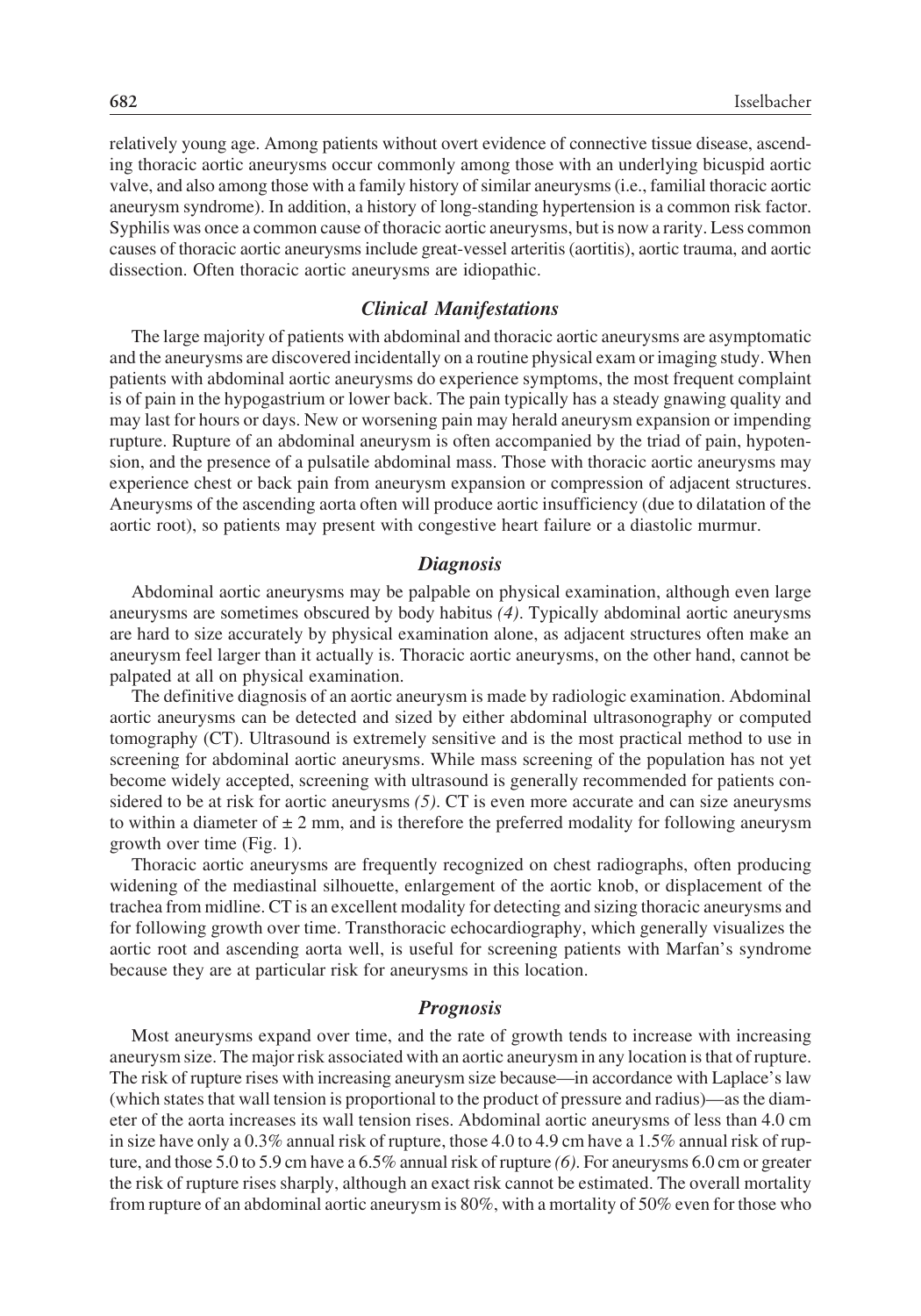

Fig. 1. A contrast-enhanced CT scan of the abdomen showing a  $5.1 \times 5.6$  cm suprarenal abdominal aortic aneurysm (A).

reach the hospital. Thoracic aneurysms of less than 5.0 cm in size typically expand slowly and rarely rupture, but the rate of growth and risk of rupture increase significantly when the aneurysms are 6.0 cm or larger. Rupture of thoracic aneurysms carries an early mortality of 76% at 24 h (7).

#### Treatment

Patients whose aneurysms are not at significant risk of rupture should be managed medically. The goal of medical therapy is to reduce the rate of aneurysm expansion and risk of future rupture. The use of  $\beta$ -blockers is the mainstay of this approach, but additional antihypertensive agents are often required. Both thoracic and abdominal aortic aneurysms should be followed closely with serial imaging studies (such as CT) to detect progressive enlargement over time that may indicate the need for surgical repair.

Size is the major indicator for repair of aortic aneurysms. Abdominal aortic aneurysms larger than 5.0 to 5.5 cm should be repaired in good operative candidates, and aneurysms greater than 4.0 cm is size should be monitored every 6 to 12 mo. Patients with ascending thoracic aortic aneurysms of greater than 5.5 cm in size should undergo surgical repair, while those with Marfan's syndrome should have repair when the aneurysm is  $\geq 5.0$  cm in size. Aneurysms of the descending thoracic aorta should be repaired when they are  $\geq 6.0$  cm in size.

Surgical repair consists of resection of the aneurysmal portion of the aorta and insertion of a synthetic prosthetic tube graft. When aneurysms involve aortic segments with branch arteries, such branches may need to be reimplanted into the graft. Similarly, when a dilated aortic root must be replaced in the repair of an ascending thoracic aortic aneurysm, the coronary arteries must be reimplanted.

A less-invasive alternative approach for repair of many abdominal and some descending thoracic aortic aneurysms is the placement of an expandable endovascular stent-graft inside the aneurysm via a percutaneous catheter-based approach. The device consists of a collapsible prosthetic tube graft that is inserted remotely (e.g., via the femoral artery), advanced transluminally across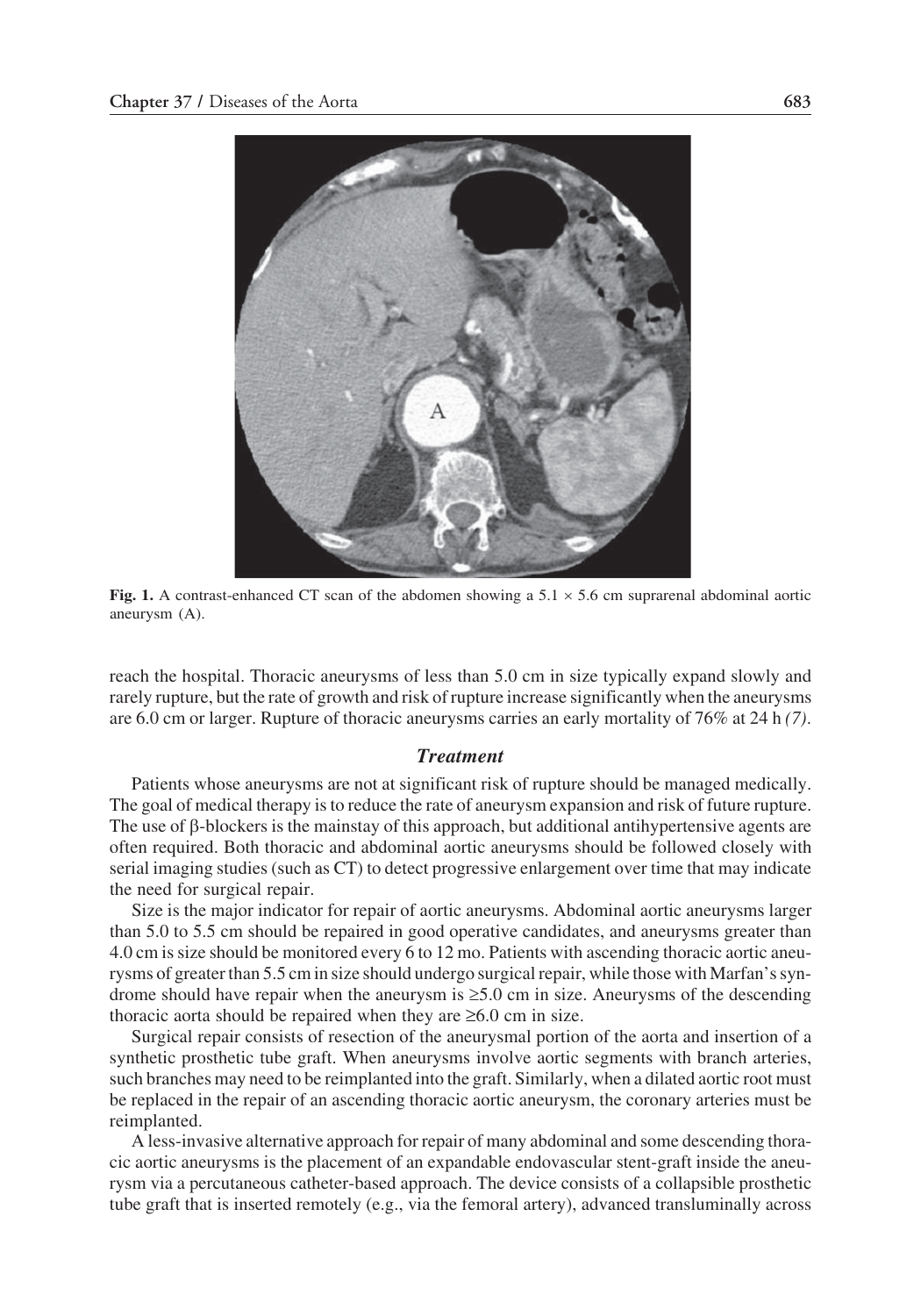

Fig. 2. Classification systems for aortic dissection. (From ref. 18. Copyright 1998; with permission from Elsevier.)

the aneurysm under fluoroscopic guidance, and then secured at both its proximal and distal ends with an expandable stent attachment system. Once deployed the stent-graft serves to bridge the region of the aneurysm, thereby excluding it from the circulation while allowing aortic blood flow to continue distally through the prosthetic stent-graft lumen. However, only 30 to 60% of patients with abdominal aortic aneurysms—and fewer with descending thoracic aortic aneurysms—have aneurysm anatomy suitable for endovascular repair. The success rate of stent-graft implantation has been high, but in some instances patients are left with *endoleaks*, which means there is some residual blood flow into the aneurysm sac because of failure to completely exclude the aneurysm from the aortic circulation. Moreover, the long-term outcomes of endovascular repair versus conventional surgical repair are not yet known. Therefore, at present the use of stent-grafts for endovascular repair of abdominal aortic aneurysms has generally been limited to a subset of patients, typically older patients or those at high operative risk.

#### **AORTIC DISSECTION**

While far less common than aortic aneurysms, aortic dissection is a life-threatening condition with an early mortality as high as 1 to 2% per hour. However, with prompt early diagnosis and treatment, survival can be dramatically improved. The process of aortic dissection begins with a tear in the aortic intima that exposes a diseased medial layer to the systemic pressure of blood within the aortic lumen. The systolic force of aortic blood flow may cleave the media longitudinally into two layers, producing a blood-filled false lumen within the aortic wall that propagates distally (or sometimes retrograde) for a variable distance. The result is the presence of both a true and a false lumen separated by an intimal flap.

Aortic dissections are classified according to location, based on one of several systems as depicted in Fig. 2. Two thirds of aortic dissections are type A and the remainder are type B. The classification schemes are intended to distinguish those dissections that involve the ascending aorta from those that do not. Involvement of the ascending aorta carries a high risk of early aortic rupture and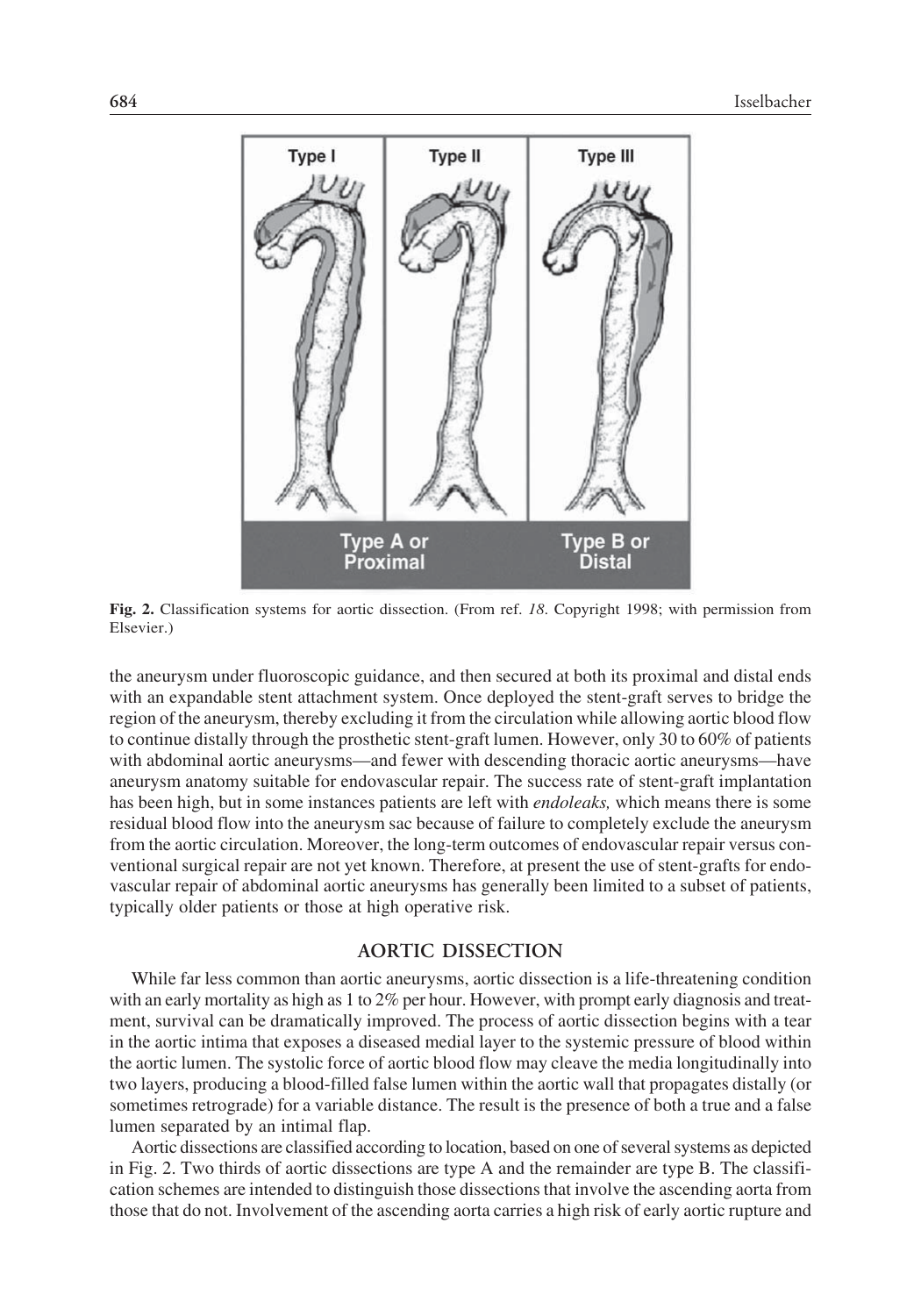death from cardiac tamponade, while those not involving the ascending aorta carry a much lower risk. Therefore prognosis and management differ according to the extent of aortic involvement.

#### Etiology

Disease of the aortic media, with degeneration of the medial collagen and elastin, is the most common predisposing factor for aortic dissection. Patients with Marfan's syndrome have classic cystic medial degeneration and are at particularly high risk of aortic dissection at a relatively young age. The peak incidence of aortic dissection in patients without Marfan's syndrome is in the sixth and seventh decades of life, with men affected twice as often as women  $(8)$ . A history of hypertension is present in the large majority of cases. A bicuspid aortic valve is a less common risk factor. Iatrogenic trauma from catheterization procedures or cardiac surgery may also cause aortic dissection.

#### Clinical Manifestations

The most common presenting symptom of aortic dissection is severe pain, occurring in 80% of cases  $(8)$ . The pain is typically retrosternal or interscapular, but it may also appear in the neck or throat, in the lower back, in the abdomen, or in the lower extremities, depending on the location of the aortic dissection. In fact, the pain may migrate as the dissection propagates distally. The pain is often of abrupt onset and at its most severe at the start. It is most often described as "sharp" or "stabbing," or alternatively as "tearing" or "ripping," in quality  $(8)$ . On the other hand, the description of the pain is sometimes relatively nonspecific. Less typical presentations include congestive heart failure (due to acute aortic insufficiency), syncope, stroke, or mesenteric ischemia.

Hypertension on presentation is a common finding, especially among most of those with type B aortic dissection. Hypotension may also occur, particularly among those with type A dissections, and suggests the presence of rupture into the pericardium (causing cardiac tamponade) or the presence of severe aortic insufficiency. It is essential to recognize the presence of *pseudohypoten*sion, which represents a falsely low measure of blood pressure due to involvement of the affected extremity's subclavian artery by the dissection. Pulse deficits are a common finding on physical examination when there is involvement of any of the subclavian, carotid, or femoral arteries. Acute aortic insufficiency may occur in up to one-half of those with type A dissection. While the presence of congestive heart failure or a widened pulse pressure should raise one's suspicion of acute aortic insufficiency, the diastolic murmur is often difficult to appreciate.

Involvement of branch arteries by the aortic dissection may produce a variety of vascular complications. Compromise of the ostium of a coronary artery—the right is most often involved may cause myocardial ischemia or acute infarction. Involvement of the brachiocephalic or left common carotid artery may produce a stroke or coma. When a dissection extends into the abdominal aorta it may compromise flow to one or both renal arteries, producing acute renal failure with an exacerbation of hypertension. Another consequence may be mesenteric ischemia presenting as abdominal pain. Finally, an extensive dissection may compromise one of the common iliac arteries, causing femoral pulse deficits or lower-extremity ischemia.

The findings on chest roentgenography are typically nonspecific and rarely diagnostic. An enlarged mediastinal silhouette is present in  $62\%$  of cases (8), and is often the factor that first prompts suspicion of aortic dissection among patients with chest pain. A small left pleural effusion (an exudate produced by the inflamed aortic wall) is commonly seen when there is involvement of the descending thoracic aorta. It should be emphasized that under no circumstances does a normal chest roentgenogram exclude the diagnosis of aortic dissection, as the chest roentgenogram is indeed normal in 12% of cases (8).

#### Diagnosis

When the possibility of aortic dissection is being considered it is essential that one promptly confirms or excludes the diagnosis with an appropriate imaging study. Computed tomography,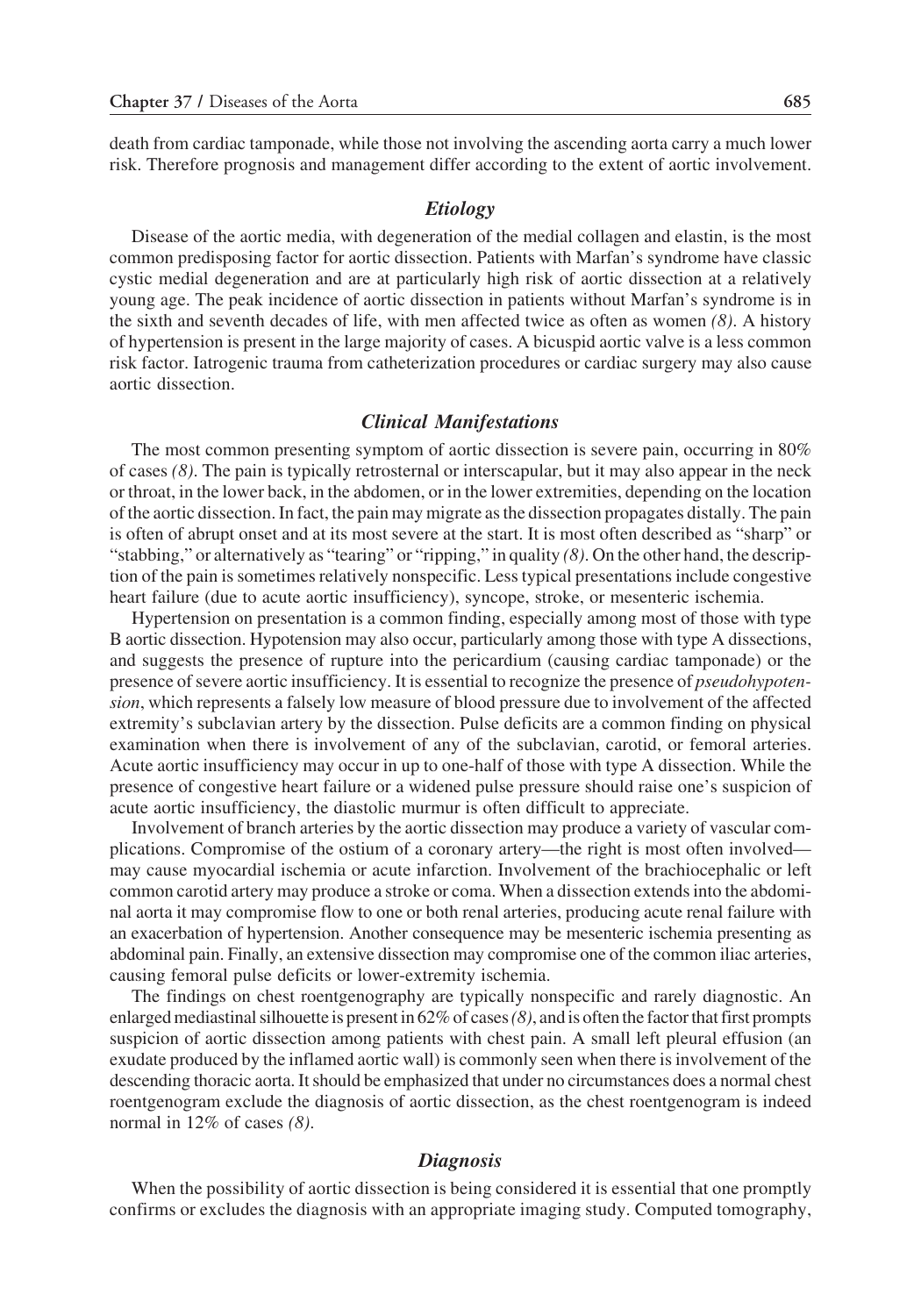

Fig. 3. A transesophageal echocardiogram of the ascending aorta in long-axis in a patient with a type A aortic dissection. The left ventricular outflow tract (LVOT) and aortic valve (AV) are on the left and the ascending aorta extends to the right. Within the aorta is an intimal flap (I) that originates at the level of the sinotubular junction. The true  $(T)$  and the false  $(F)$  lumens are separated by the intimal flap.



Fig. 4. A contrast-enhanced CT scan of the chest showing an intimal flap (I) separating the two lumens of the descending thoracic aorta in a type B aortic dissection. Note that there is no evidence of a dissection flap in the ascending aorta (A).

magnetic resonance imaging (MRI), transesophageal echocardiography (TEE), and aortography can accurately diagnose the presence of aortic dissection. In a tertiary care center when suspicion of aortic dissection is high, a transesophageal echocardiogram (Fig. 3) is often the study of choice as this examination provides sufficient detail to enable the surgeon to take the patient directly to the operating room for aortic repair if necessary  $(1)$ . When one's clinical suspicion is lower and the goal is to "rule out" aortic dissection, contrast-enhanced CT scanning (Fig. 4) is generally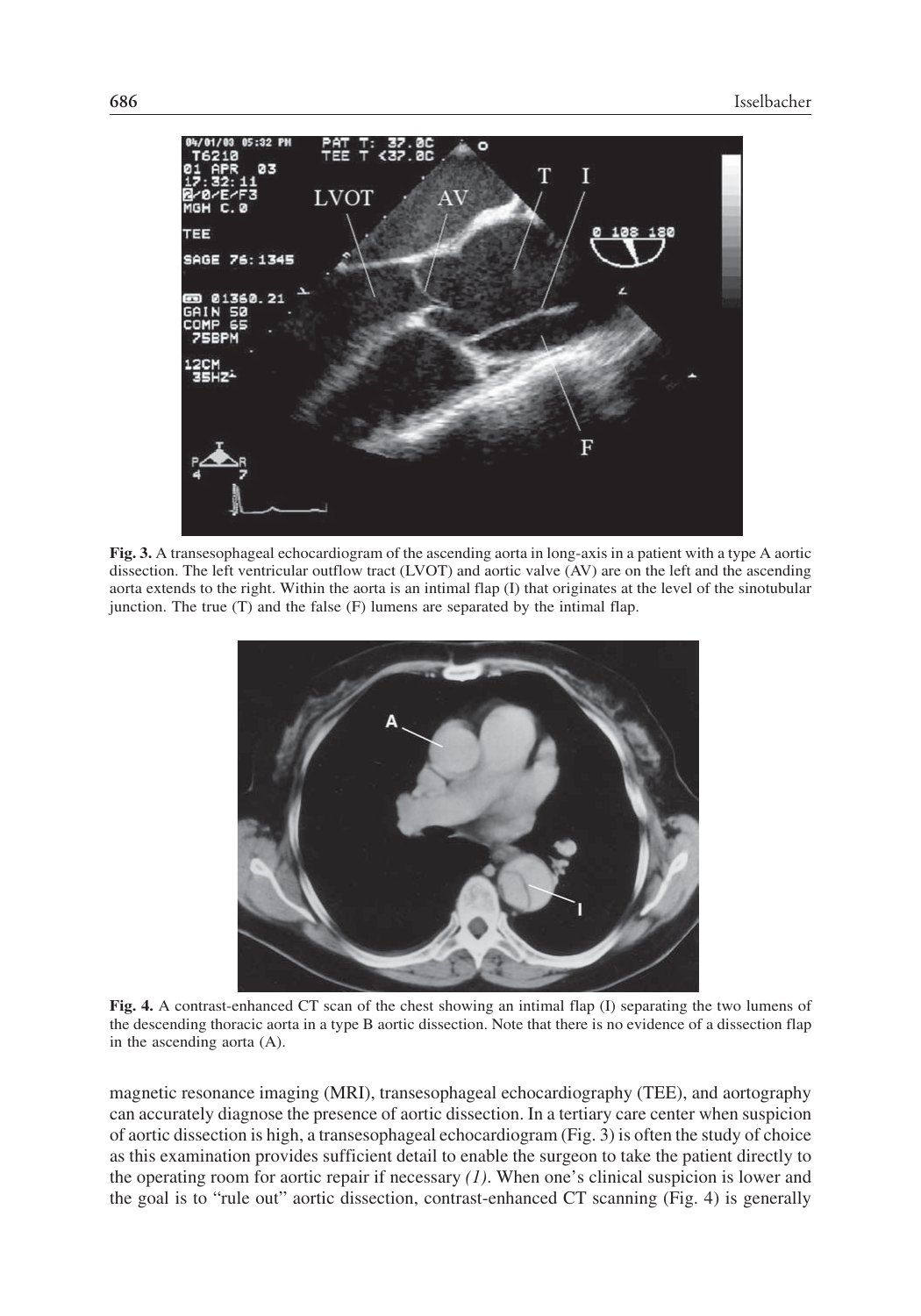preferred since it is entirely noninvasive. In community hospitals where TEE is not readily available contrast-enhanced CT scanning should be performed in all cases; if positive the patient can then be transferred promptly to a tertiary center for definitive treatment. When clinically significant branch artery involvement is suspected, aortography may be necessary to adequately define the arterial anatomy  $(1)$ . However, a good CT angiogram may be sufficient to provide the same anatomical detail.

# **TREATMENT**

The goal of medical therapy is to halt any further progression of the aortic dissection and to reduce the risk of rupture. Whenever there is a suspicion of aortic dissection medical therapy should be instituted immediately while imaging studies are ordered, rather than waiting for the diagnosis to be confirmed. The primary goal of therapy is to reduce the systolic force of blood ejected from the heart into the aortic lumen by reducing  $dP/dt$ . The secondary goal is to reduce systolic blood pressure to 100 to 120 mmHg, or to the lowest level that maintains cerebral, cardiac, and renal perfusion.  $\beta$ -blockers are the first-line therapy to achieve these goals, and intravenous agents such as propranolol, metoprolol, or esmolol (ultra-short-acting) should be administered. Intravenous labetalol, which acts as both an  $\alpha$ - and a  $\beta$ -blocker, may be particularly useful in aortic dissection for reducing both  $dP/dt$  and hypertension. Finally, after  $\beta$ -blockers have been initiated intravenous nitroprusside may be added to control hypertension more precisely on a minute-byminute basis.

When a patient first presents with aortic dissection one must always document which arm has the higher blood pressure and then use only that arm for subsequent hemodynamic monitoring. Moreover, when patients present with significant hypotension, *pseudohypotension* should be carefully excluded. When true hypotension occurs due to hemopericardium and cardiac tamponade, patients should be treated with volume expansion and taken to surgery without delay, as early mortality in this setting is extremely high. Pericardiocentesis should be performed only as a last resort in this setting as it may precipitate hemodynamic collapse and death (9).

After the diagnosis of aortic dissection has been confirmed, one must choose between medical and surgical therapy. Whenever an acute dissection involves the ascending aorta, surgical repair is indicated in order to minimize the risk of life-threatening complications such as rupture, cardiac tamponade, or severe aortic insufficiency. Conversely, if the dissection is confined to the descending aorta patients have been found to fare as well with medical therapy as with surgical repair  $(10)$ . However, when a type B dissection is associated with a serious complication, such as end-organ ischemia, surgery is indicated. Over the past decade there have been advances in endovascular techniques that can be used, in some cases, for nonsurgical management of acute vascular complications of aortic dissection.

#### Prognosis

Whether treated medically or surgically, patients with acute aortic dissection who survive the initial hospitalization generally do well thereafter. However, potential late complications include aneurysm formation (and possible rupture), recurrent dissection, and aortic insufficiency. Medications to reduce  $dP/dt$  and control hypertension can dramatically reduce the incidence of such late complications and should therefore be continued indefinitely  $(11)$ .  $\beta$ -blockers are the drug of choice in this setting, but typically additional medications will be needed to achieve the goal of a systolic blood pressure below 130 mmHg. Patients are at highest risk of complications during the first 2 yr after aortic dissection. Progressive aneurysm expansion typically occurs without symptoms, so patients must be followed closely with serial aortic imaging. This can be done using CT, MRI, or TEE, although most prefer CT. All patients should have a baseline imaging study prior to hospital discharge, with follow-up examinations performed at 6-mo intervals initially and then annually thereafter, provided that the anatomy is stable.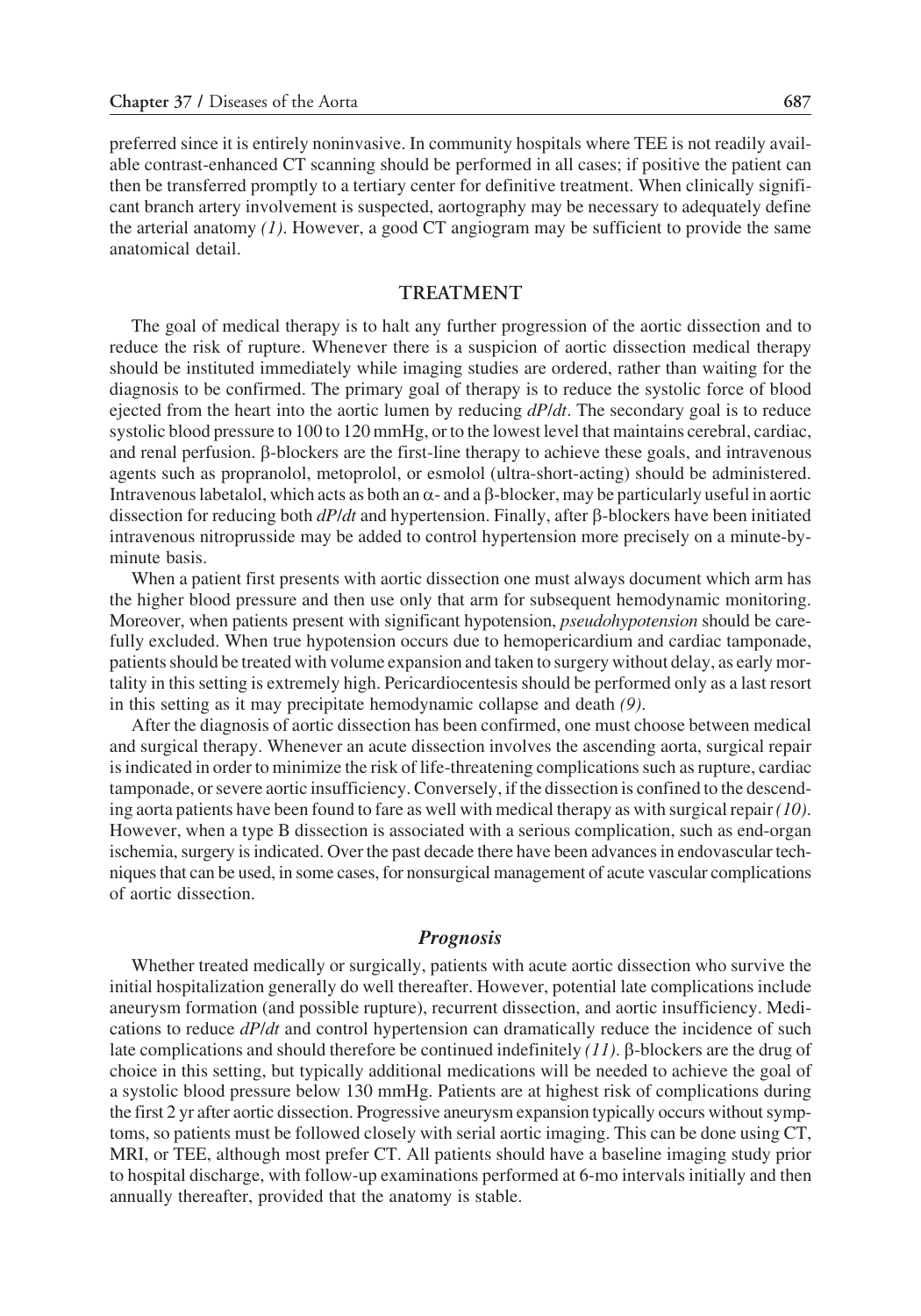

Fig. 5. Intramural hematoma of the aorta. A contrast-enhanced CT scan of the chest demonstrates crescentic thickening of the aortic wall consistent with an intramural hematoma (H). Note that there is no intimal flap within the lumen (L), nor does any contrast enter the hematoma. A small left pleural effusion is also present.

# Intramural Hematoma of the Aorta

Intramural hematoma of the aorta is best defined as an atypical form of classic aortic dissection. Its etiology is not entirely certain, but it likely occurs when there is rupture of the vasa vasorum within the aortic media, resulting in a contained hemorrhage within the aortic wall. This hematoma may then propagate longitudinally along a variable length of the aorta, but since the intimal layer remains intact the hematoma does not communicate with the aortic lumen. While intramural hematoma of the aorta is clinically indistinguishable from aortic dissection, on cross-sectional imaging it appears as a crescentic thickening around the aortic wall (Fig. 5) rather than as true and false lumens separated by an intimal flap. It is important to note that the presence of an intramural hematoma may go undetected on aortography. The prognosis and management of intramural hematoma is essentially the same as that of classic aortic dissection (12).

# **TAKAYASU'S ARTERITIS**

Takayasu's arteritis is a chronic inflammatory disease of unknown etiology that involves the aorta and its branches. It typically affects young women, with a mean age of onset of 29 and women affected eight times as often as men  $(13)$ . It occurs more often in Asia and Africa than in Europe or North America. It typically has two stages. The first is an early stage in which there is active inflammation involving the aorta and its branches. This then progresses at a variable rate to a later sclerotic stage in which there is intimal hyperplasia, medial degeneration, and obliterative changes of the aorta and affected arteries. The majority of the resulting arterial lesions are stenotic, but aneurysms may occur as well. The aortic arch and brachiocephalic vessels are most often affected, but the abdominal aorta is also commonly involved. The pulmonary artery is occasionally involved. The disease may be diffuse or patchy, with affected areas separated by lengths of normal aorta.

# Clinical Manifestations

Most patients present initially with symptoms of a systemic inflammatory process, such as fever, night sweats, arthralgia, and weight loss. However, there is often a delay of months to years between the onset of symptoms and the time the diagnosis is made. Indeed, at the time of diagnosis 90% of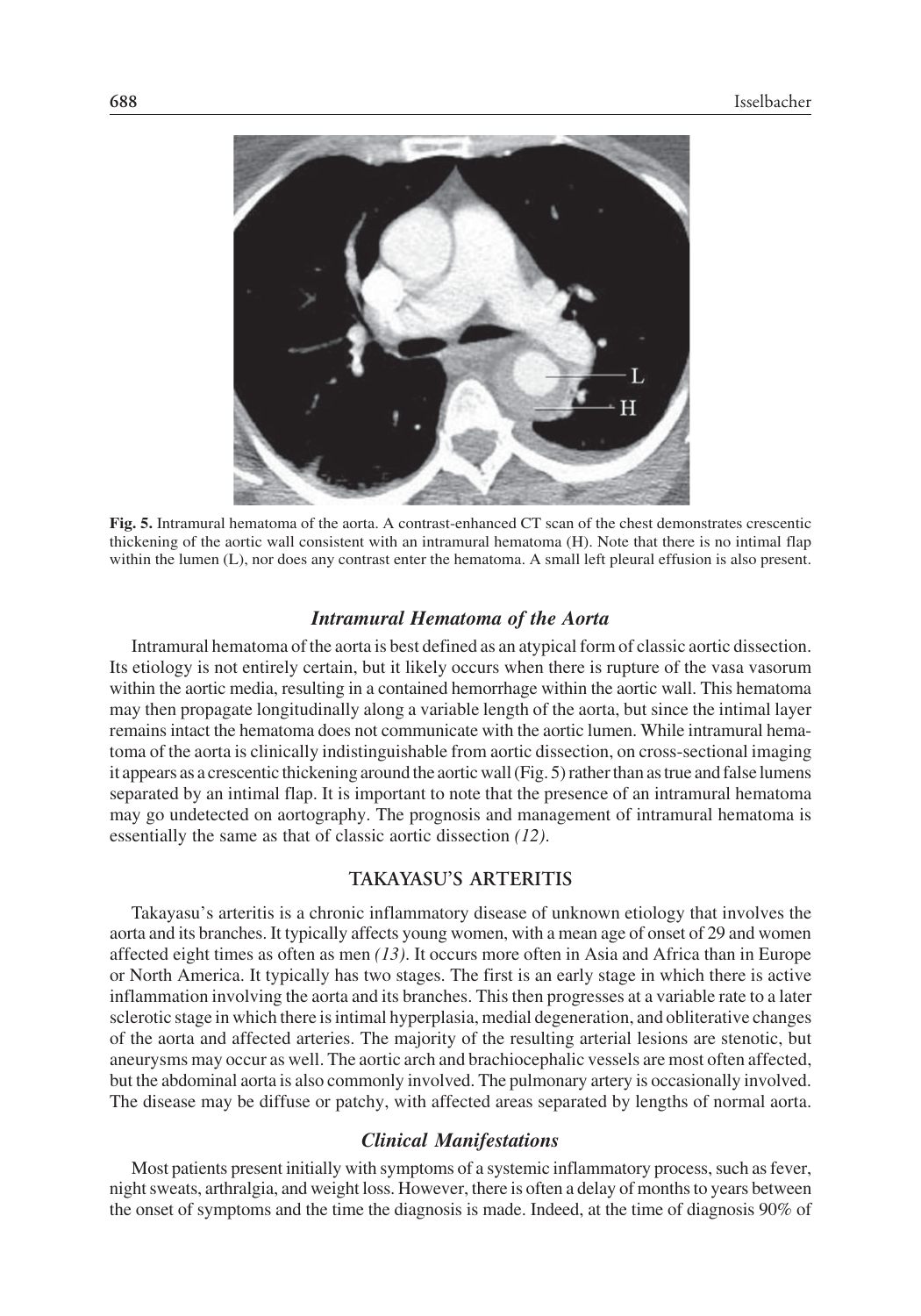complication.

patients have already entered the sclerotic phase and suffer symptoms of vascular insufficiency, typically with pain in the upper (or less often lower) extremities  $(14)$ . There will often be absent pulses and diminished blood pressures in the upper extremities, and there may be bruits over affected arteries. Significant hypertension due to renal artery involvement occurs in more than half of patients, but its presence may be difficult to recognize due to the diminished pulses. Aortic insufficiency may result from proximal aortic involvement. Congestive heart failure may result from either the hypertension or aortic insufficiency. Involvement of the coronary artery ostia may cause angina or myocardial infarction, and carotid artery involvement may cause cerebral ischemia or stroke. Abdominal angina may result from mesenteric artery compromise. The overall 15-yr survival for those diagnosed with Takayasu's arteritis is 83%, with the majority of deaths due to stroke, myocardial infarction, or congestive heart failure  $(15)$ . The survival rate for those with major complications of the disease is as low as 66%, while it may be as high as 96% for those without a major

#### Diagnosis

During the acute phase, laboratory abnormalities include an elevated erythrocyte sedimentation rate, mild leukocytosis, anemia, and elevated immunoglobulin levels. The diagnosis is most accurately made, however, by the angiographic findings of stenosis of the aorta and stenosis or occlusion of its branch vessels, often with poststenotic dilation or associated aneurysms. Specific clinical criteria have been proposed for making a definitive diagnosis of Takayasu's arteritis (16).

# **Treatment**

The primary therapy for those in the acute inflammatory stage of Takayasu's arteritis is corticosteroids, which may be effective in improving the constitutional symptoms, lowering the erythrocyte sedimentation rate, and slowing disease progression  $(17)$ . When steroid therapy is ineffective cyclophosphamide or methotrexate may be added. Nevertheless, it remains unknown whether medical therapy actually reduces the risk of major complications or prolongs life. Surgery may be necessary to bypass or reconstruct segments of the aorta or branch arteries. Most commonly surgery is performed to bypass the coronary, carotid, or renal arteries, or to treat aortic insufficiency. More recently, as an alternative to surgery, balloon angioplasty has been used to successfully dilate stenotic lesions of either the aorta or renal arteries.

#### **REFERENCES**

- 1. Bengtsson H, Bergquist D, Sternby NH. Increasing prevalence of abdominal aortic aneurysms: a necropsy study. Eur J Surg 1992;158:19–23.
- 2. Holmes DR, Liao S, Parks WC, Thompson RW. Medial neovascularization in abdominal aortic aneurysms: a histopathologic marker of aneurysm degeneration with pathophysiologic implications. J Vasc Surg 1995;21:761–771.
- 3. Lindholt JS, Juul S, Ashton HA, Scott RAP. Indicators of infection Chlamydia pneumoniae are associated with expansion of abdominal aortic aneurysm. J Vasc Surg 2001;34:212–215.
- 4. Lederle FA, Simel DL. Does this patient have abdominal aortic aneurysm? J Am Med Assoc 1999;281:77–82.
- 5. Cole CW. Prospects for screening for abdominal aortic aneurysms. Lancet 1997;349:1490–1491.
- 6. Brown LC, Powell JT. Risk factors for aneurysm rupture in patients kept under ultrasound surveillance. UK Small Aneurysm Trial Participants. Ann Surg 1999;230:289–296.
- 7. Johansson G, Markström U, Swedenborg J. Ruptured thoracic aortic aneurysms: a study of incidence and mortality rates. J Vasc Surg 1995;21:985–988.
- 8. Hagan PG, Nienaber CA, Isselbacher EM, et al. The International Registry of Acute Aortic Dissection (IRAD)— New insights into an old disease. JAMA 2000;283:897–903.
- 9. Isselbacher EM, Cigarroa JE, Eagle KA. Cardiac tamponade complicating proximal aortic dissection: is pericardiocentesis harmful? Circulation 1994;90:2375–2378.
- 10. Glower DD, Fann JI, Speier RH, et al. Comparison of medical and surgical therapy for uncomplicated descending aortic dissection. Circulation 1990;82(Suppl IV):IV-39–46.
- 11. Neya K, Omoto R, Kyo S, et al. Outcome of Stanford type B acute aortic dissection. Circulation 1992;86(Suppl II):  $II - 1 - 7$
- 12. Nienaber CA, von Kodolitsch Y, Petersen B, et al. Intramural hemorrhage of the thoracic aorta. Circulation 1995;92: 1465–1472.